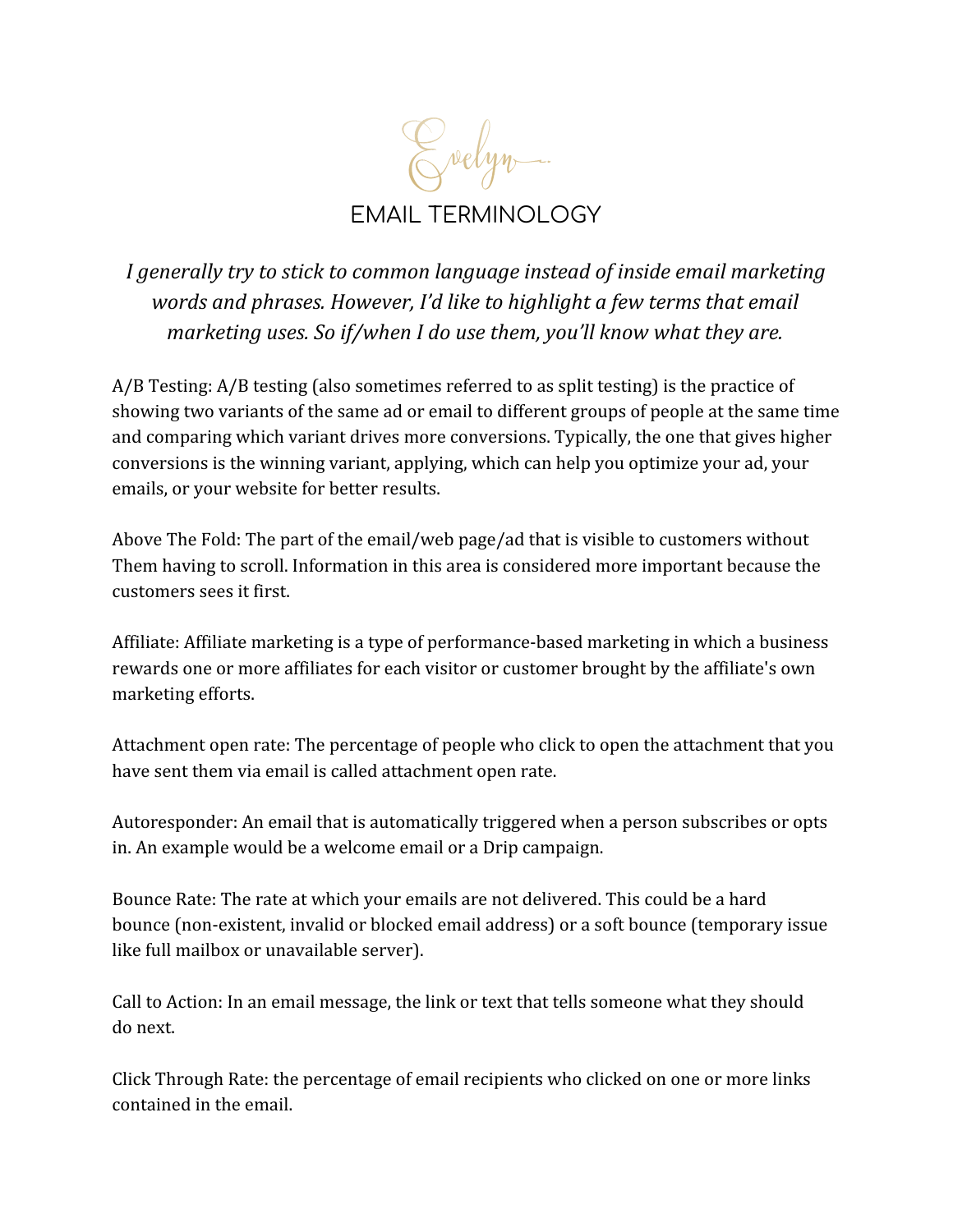Confirmation: An email sent to a new subscriber to confirm that they would like to sign up for your email list (known also as a double opt-in).

Conversion Rate: The percentage of people who complete your desired task through email is called the conversion rate. E.g. When you email them for getting them to sign up for your app and they do, it is a conversion.

Double Opt-in: Requires subscribers to confirm their opt in by clicking a link in a confirmation email.

DRIP campaign: A drip campaign is a series of emails that consists of multiple pre-written emails that move email subscribers towards a final conversion point (for example, towards a purchase). These emails tend to slowly "drip" helpful information out to subscribers over a given period, such as a welcome email series. Put simply, drip marketing is all about giving people the right information at the right time. If someone just subscribed to your blog newsletter, for example, a drip campaign could send a welcome email right away, and two days later, an email that shows off some of your most-read content. Or if a potential customer has been hovering around your "premium upgrade" page for a few weeks but hasn't yet pulled the trigger, a drip campaign could send them an email with five reasons to purchase the premium plan. Drip campaigns are automatic campaigns that go out based on when a lead first opted in to receive marketing communications from you.

Think:

Day 1 = welcome email Day 2 = features of your product Day 3 = what sets you apart It's a static set of emails that go out to everyone, regardless of the other actions they take.

The beauty of drip emails is that this all happens automatically based on triggers and user segments that you define.

Email Service Provider: This is the delivery engine behind all of you email marketing communication. Here are some of the basic functionalities of an ESP: 1. Provide you with email templates. 2. Help you create a subscriber list. 3. Send emails to the subscribers. 4. Analyse and view results of campaigns. 5. Provide you with Landing Page Templates. Tip: Just make sure you check out the pricing and what features it has before signing up.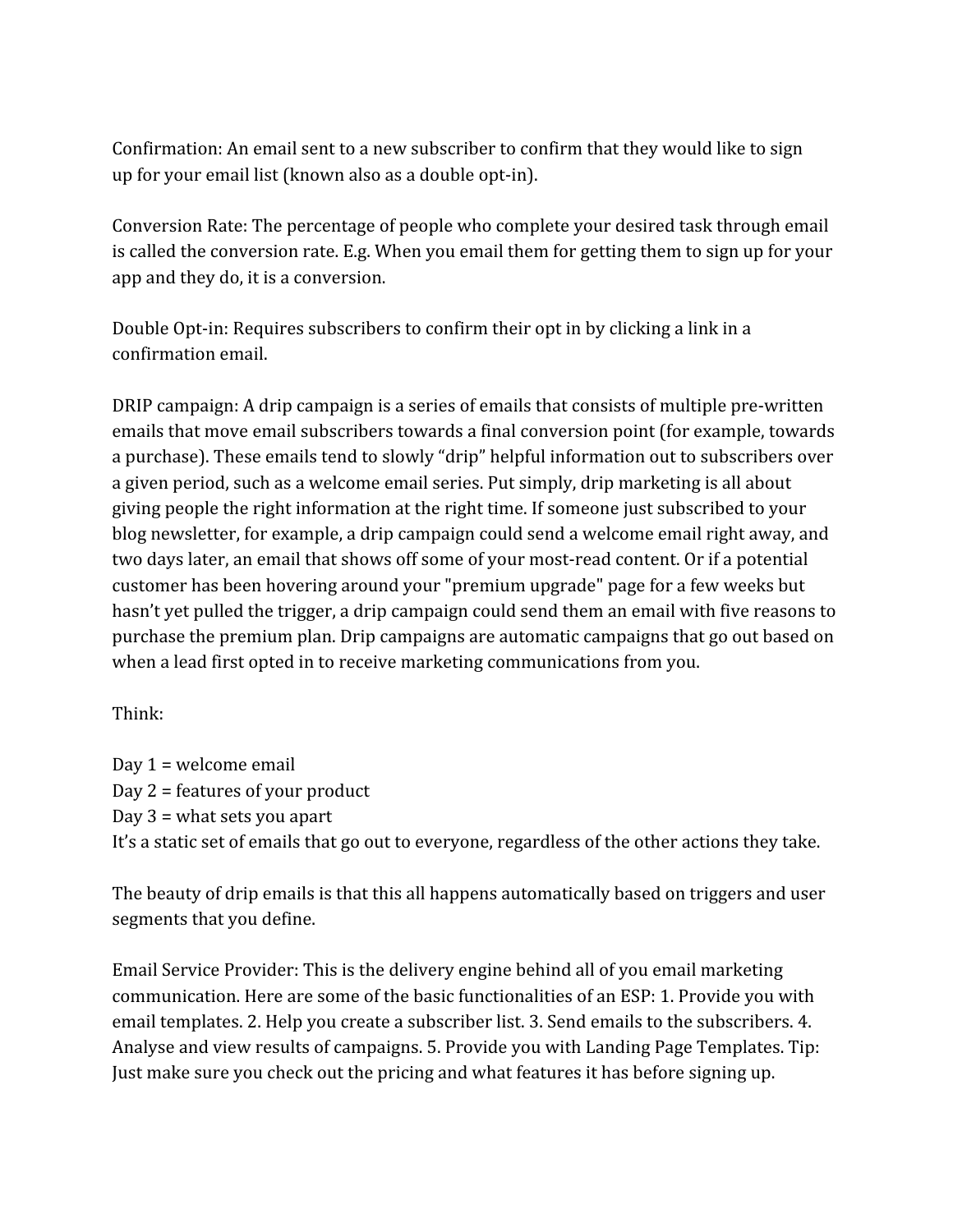Email Queue: As the name suggests, it is a line of all your emails that are to be sent one after another. When you automate an email campaign, all the emails go in a queue.

Freebie/Lead Magnet: Free valuable content created to entice someone to supply their email address in exchange for your content. Freebies can include PDFs, Videos, Webinars, Meditations, products, etc.

Grey Mail: A recipient has opted-in but lost interest in receiving your emails over the time as he lost his interest in the topic itself. When you send your email to them, these emails are known as grey as they don't completely fit in the spam category or legitimate email category.

Image Blocking: Due to a default setting from the email customer or personal preference of your recipient, images can get blocked. This allows your customer to save time and data but disallows marketers to communicate efficiently. Image blocking is one of the main reasons why plain emails are more preferred.

Landing Page: A standalone page without a header or footer designed to capture emails. The LP is linked to your email service provider to provide your new subscriber with a freebie for signing up.

Opt-in: Express permission by a prospect to allow a business owner or company to send information.

Opt-out: When a subscriber requests to be removed from your email list because they no longer wish to receive emails from you. It is legally required to provide a clear way for someone to opt-out of your list in every email you send (most email lists lose around 25% of their subscribers per year).

Open rates: The percentage of emails opened by the recipients in an email marketing campaign.

Pop-ups: A form that is triggered on your site to "pop-up" and ask someone to sign up for your email list or another offer (like a freebie or a coupon).

Segment (Email): A specific part of your audience that you send targeted messages to.

Single Opt-in: When a prospect can sign up for your email list without confirming their email address.